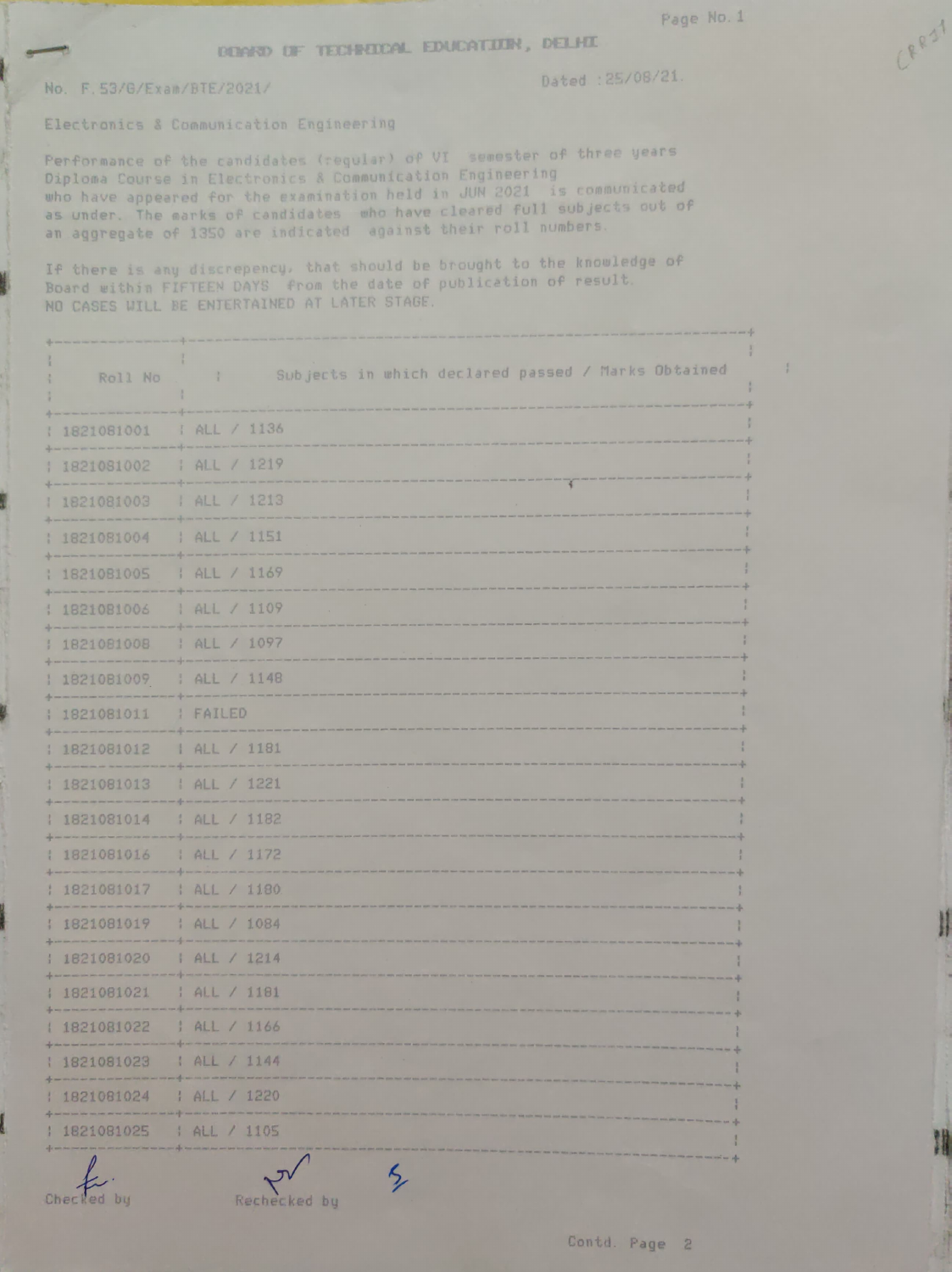Page no. 2

 $\frac{1}{2}$ 

| Roll No      | $\mathbb{R}$<br>Subjects in which declared passed / Marks Obtained |
|--------------|--------------------------------------------------------------------|
| 1821081026   | ALL / 1105                                                         |
| 1821081027   | ALL / 1093                                                         |
| 1821081028   | ALL / 1223                                                         |
| 1821081029   | 1 ALL / 1191                                                       |
| 1 1821081030 | ALL / 1161                                                         |
| 1821081031   | ALL / 1157                                                         |
| 1821081032   | ALL / 1199                                                         |
| 1821081033   | ALL / 1238                                                         |
| 1821081034   | 1 ALL / 1193                                                       |
| 1821081035   | : ALL / 1098                                                       |
| 1821081036   | : ALL / 1191                                                       |
| 1821081037   | ALL / 1148                                                         |
| 1821081038   | ALL / 1137                                                         |
| 1821081039   | ALL / 1086                                                         |
| 1821081040   | 1 ALL / 1202                                                       |
| 1821081041   | ALL / 1146                                                         |
| 1821081042   | I ALL / 1192                                                       |
| 1821081043   | HAL / 1163                                                         |
| 1821081044   | ALL / 1197                                                         |
| 1821081045   | 1 ALL / 1106                                                       |
| 1821081046   | ALL / 1098                                                         |
| 1821081047   | ALL / 1141                                                         |
| 1821081048   | ALL / 1189                                                         |
| 1821081049   | ALL / 1149                                                         |
| 1821081050   | ALL / 1131                                                         |
| 1821081051   | ALL / 1089                                                         |
| 1821081052   | ALL / 1144                                                         |
| 1821081053   | ALL / 1190                                                         |
|              | $\kappa$                                                           |

N

Ľ

y

Checked by Rechecked by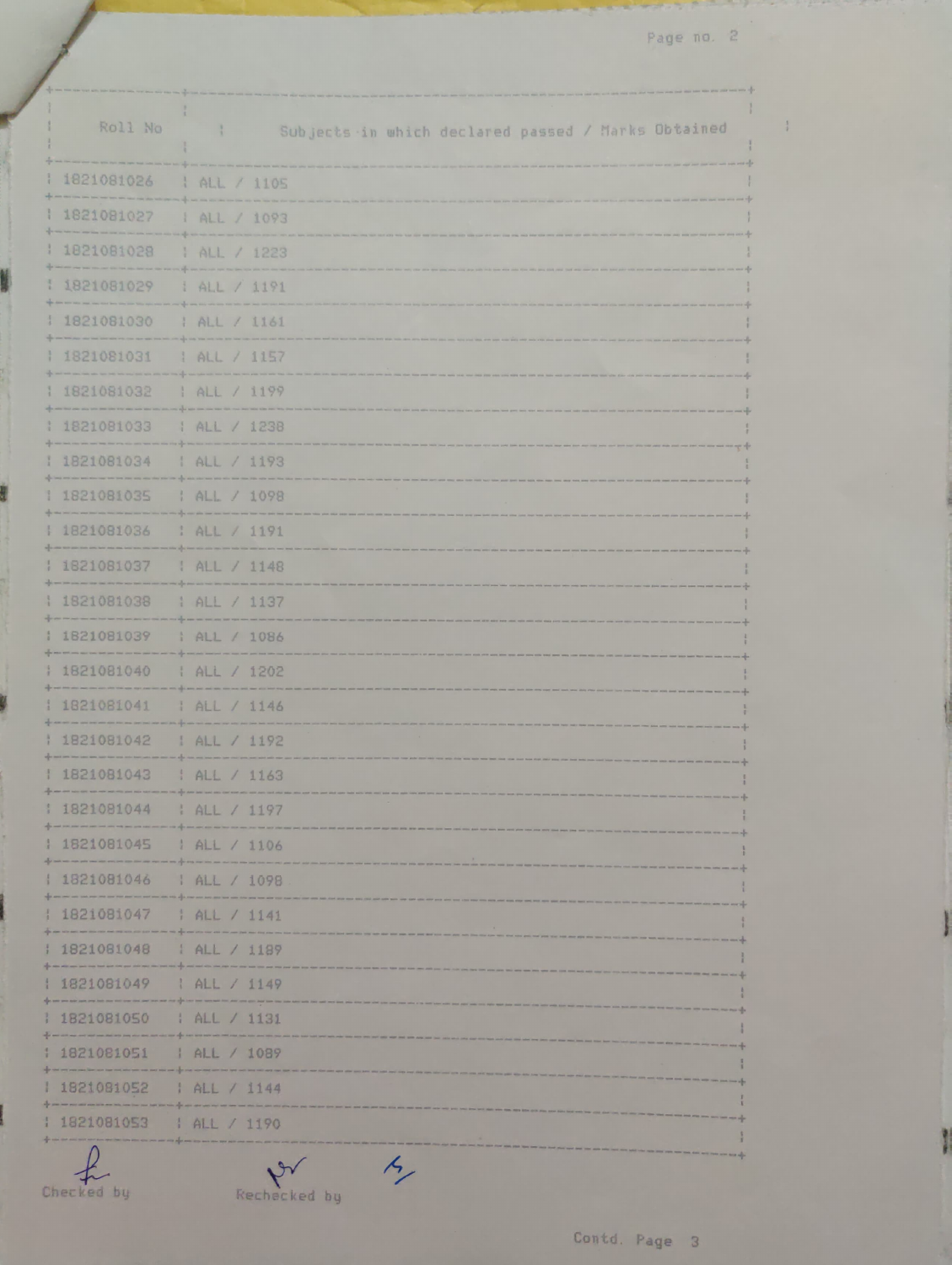Page n0. 3

| Roll No                                                                                                                                         | Subjects in which declared passed / Marks Obtained                                                                                                                                                                                                                                                                                                                                                                                                               |
|-------------------------------------------------------------------------------------------------------------------------------------------------|------------------------------------------------------------------------------------------------------------------------------------------------------------------------------------------------------------------------------------------------------------------------------------------------------------------------------------------------------------------------------------------------------------------------------------------------------------------|
| and your last this way too will be an an one of the time of a half this will also has not as and the                                            |                                                                                                                                                                                                                                                                                                                                                                                                                                                                  |
| 1921082001   ALL / 1267<br>and your way then said they have two was that were that first ager may all a mail and you want after him two resumes | THE RECORD WAS NOT THE RECORD WAS TRIVIAL OF THE ORIGINAL OR WAS NOT THE RECORD WAS NOT THE RECORD WAS NOT THE RECORD WAS NOT THE UNIT WAS NOT THE WAS NOT THE WAS NOT THE ORIGINAL OR WAS NOT THE WAS NOT THE OWNER.                                                                                                                                                                                                                                            |
| 1921082002   ALL / 1149                                                                                                                         | THE RIVE WAS THE WAS THE WAS THE WAS THE WAS THE WAS THE WAS THE WAS THE WAS THE WAS THE WAS THE WAS THE WAS THE WAS THE WAS THE WAS THE WAS THE WAS THE WAS THE WAS THE WAS THE WAS THE WAS THE WAS THE WAS THE WAS THE WAS T<br>+ a common promotion in the common property of the common states and the common states and the common common states and the common states and the common states and the common states and the common states and the common sta |

Checked by Rechecked by

8

6

ł

 $\mathcal{L}$ 

 $\langle \vec{r} \rangle$